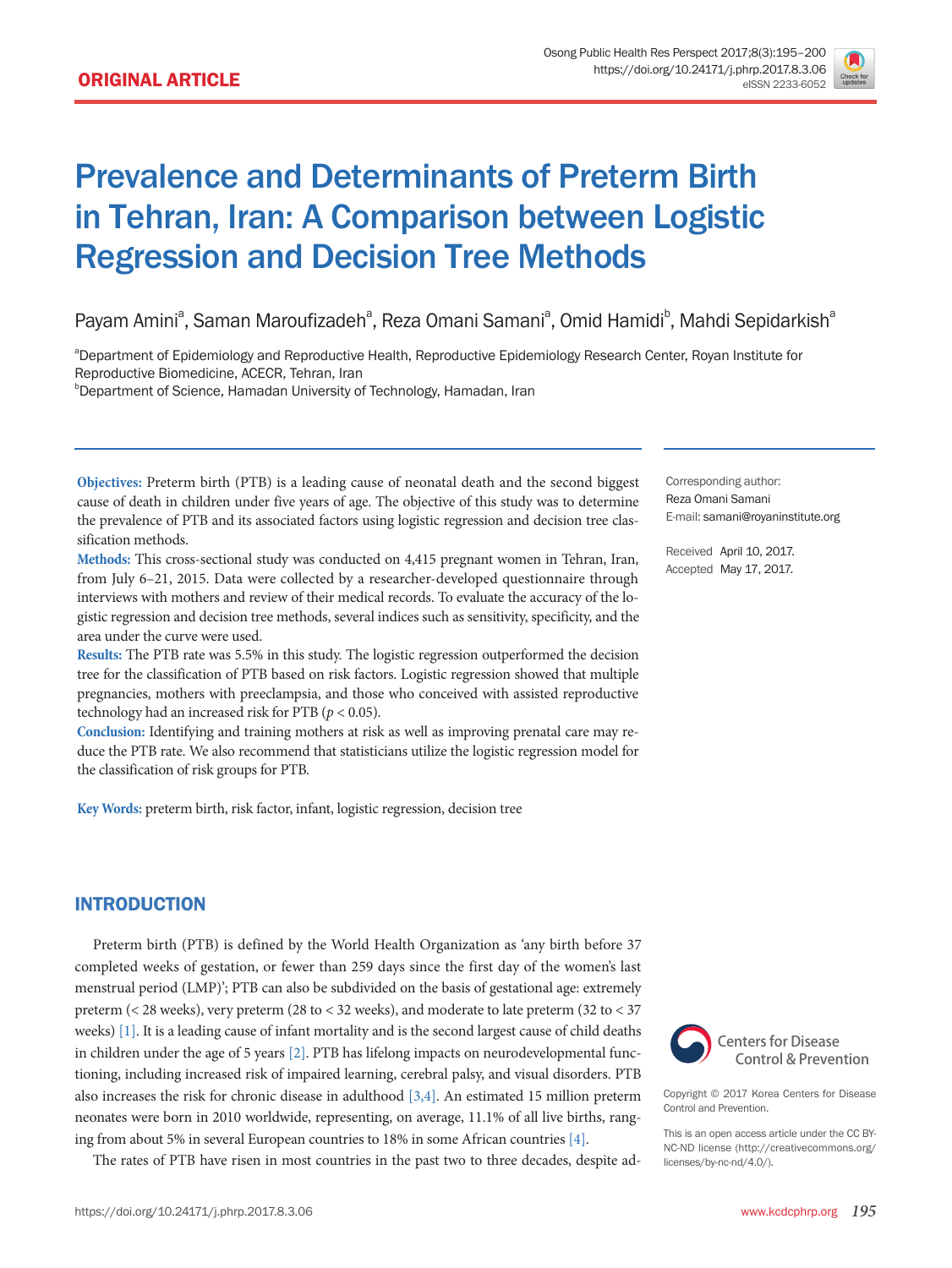vancing knowledge of the possible risk factors and its pathological mechanisms. This trend may be due to the increasing rates of multiple births, greater use of assisted reproductive technology (ART), and more obstetric interventions [4,5]. The known risk factors for PTB include multiple pregnancies, infection, young or advanced maternal age, short interval between pregnancies, low maternal body mass index (BMI) before pregnancy, poor maternal nutrition, use of ART, maternal psychological health, and lifestyle factors such as alcohol consumption, smoking, and excessive physical work [6–8].

Classification methods can be used to classify new births as PTB or non-PTB based on several risk factors and covariates. For instance, acute kidney injury as a predictable outcome can be managed if the early risk factors are identified using classification methods [9]. Several methods have been introduced and evaluated, including data mining (machine learning) techniques [10]. To determine the best classifier methods, several tools are available for accuracy assessment. One technique splits the training and testing sets by using two-thirds of the sample for training. To do so, the training dataset determines the best-fitting model. The testing sample later evaluates the resulting model [11]. Several statistics, such as accuracy, sensitivity, and specificity, can be used to compare the performance of different methods.

Several classification methods can be used to classify a new case into one of the response categories, including logistic regression (LR), decision trees (DTs), artificial neural networks, genetic algorithms, and so on. Among the different classification methods and based on its ease of use and interpretation, LR is the most popular parametric approach to classify discrete response variables using several factors and covariates. However, the nonparametric DT is preferable when the subjects are described through a predetermined set of attributes, the response variable is binary or multinomial, and disjunctive results are needed [12].

It is important to predict PTB due to its potential for adverse long-term consequences. Therefore, this study was conducted to identify the high-risk groups for PTB based on several factors and covariates in order to reduce the risk of PTB. To do so, we performed and compared the results of LR and DT classification methods.

## MATERIALS AND METHODS

#### 1. Participants and study design

This cross-sectional study was carried out on 4,419 pregnant women referred to maternity hospitals across Tehran province, affiliated with Tehran University of Medical Sciences, Shahid Beheshti University of Medical Sciences, Iran University of Medical

Sciences, or Islamic Azad University between July 6 and 21, 2015.

#### 2. Ethical approval

This study was approved by the Ethics Committee of Royan Institute, Tehran, Iran. The aim and objective of the study and the confidentiality of the data were explained verbally to the women by nurses and midwives prior to their participation. Written informed consent was obtained from all participants before completing the measures.

#### 3. Measures

A checklist was used for data collection, which contained the mother's demographic information, obstetrical data, and newborn's information. The checklists were completed during a direct interview of the mothers and a review of their cases in the delivery room by a nurse or trained obstetrician. The checklists contained information such as mother's age (years), education (academic, non-academic), and occupation (housewife, employed), socio-economic status, BMI (kg/m<sup>2</sup>), pregnancy type (wanted, unwanted), type of delivery (natural, Cesarean), preeclampsia (no, yes), history of abortion (no, yes), history of stillbirth (no, yes), history of multiple pregnancies (no, yes), and use of ART (no, yes). These variables were used to classify PTB. The criterion for PTB was gestational age of fewer than 37 weeks of pregnancy after the LMP, while the criterion for preeclampsia was having a blood pressure reading of more than 140/90 mmHg and the presence of an excess of proteins in the urine (proteinuria).

#### 4. Statistical analysis

The dataset was randomly divided into two subsamples. Model fitting was carried out using the training dataset (70% of cases). The resulting models were then assessed using the test sample (30% of cases). The LR and DT methods were fitted to the data.

**LR:** The most common parametric tool to model binary outcomes is LR. The model can be written as:

$$
log(\frac{\pi}{1-\pi}) = \alpha + \sum_{i\,=\,1}^k \beta_i x_i
$$

In this model,  $x_i$ 's are the covariates or factors and the  $\alpha$  and  $\beta_i$ 's are "k+1" regression coefficients stating the measure of the size effect. The response variable can take two values (0 as non-PTB and 1 as PTB). The term,  $\frac{\pi}{1-\pi}$ , indicates the odds of classifying the response in category one than zero.

**DT:** One of the most popular and appealing methods in classification and discriminant analysis is DT. This method can be performed on most medical data for the purpose of diagnosis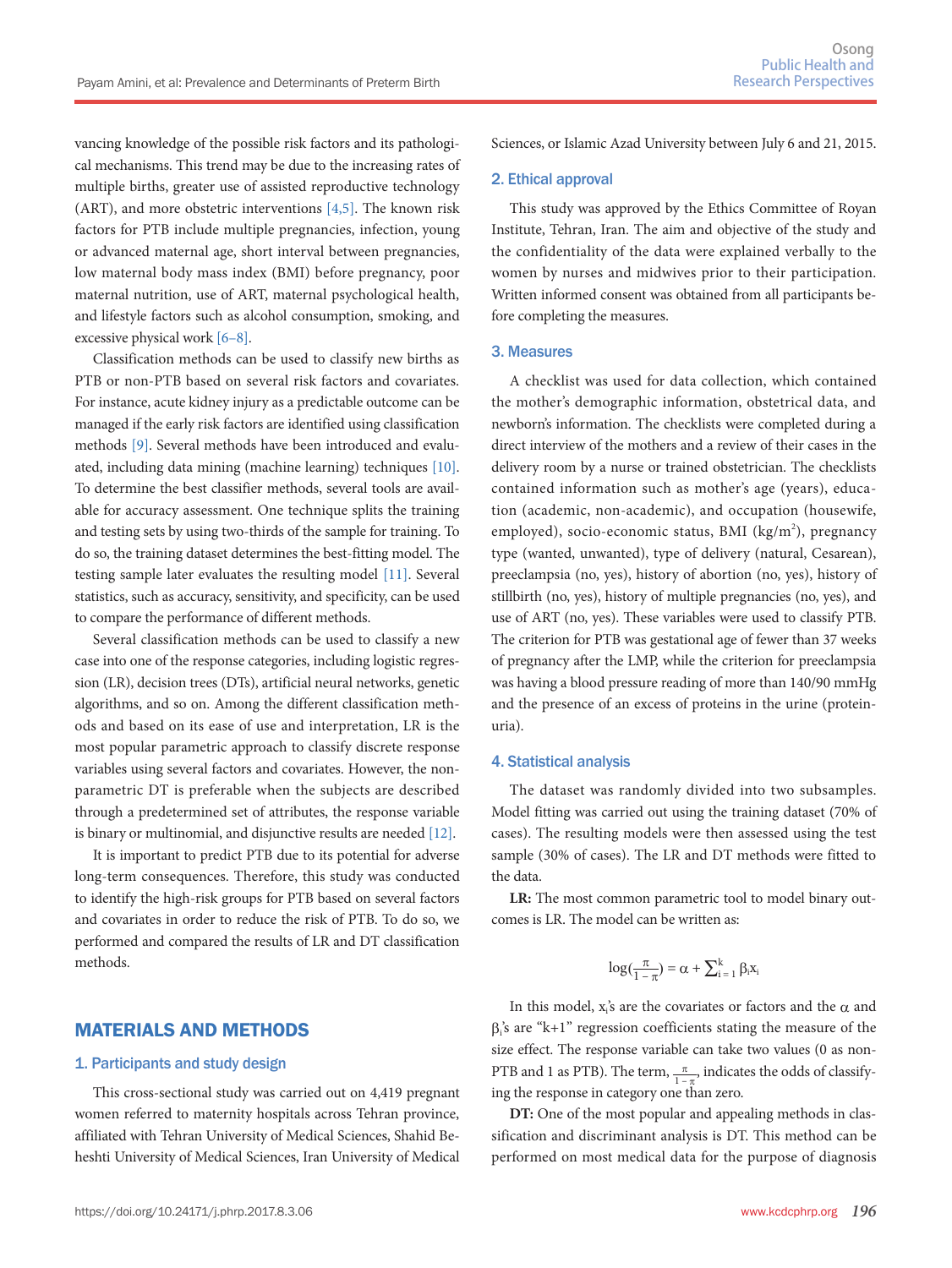and prediction [13,14]. Subjects can also be identified by DT as high-risk based on their characteristics [15]. A DT contains three

| Table 1. Demographic and clinical characteristics of the participants |  |  |  |
|-----------------------------------------------------------------------|--|--|--|
|-----------------------------------------------------------------------|--|--|--|

| Variable               | <b>PTB</b><br>$(n = 244)$ | Non-PTB<br>$(n = 4,171)$ | $p$ -value  |
|------------------------|---------------------------|--------------------------|-------------|
| Mother's age (y)       | $30.51 \pm 5.96$          | $29.10 \pm 5.31$         | < 0.001     |
| <b>SES</b>             | $0.17 \pm 2.11$           | $0.022 \pm 2.03$         | 0.272       |
| Mother's BMI $(kg/m2)$ | $25.00 \pm 4.13$          | $24.99 \pm 5.61$         | 0.970       |
| Parity                 | $1.65 \pm 0.78$           | $1.65 \pm 0.76$          | 0.989       |
| Mother's education     |                           |                          | 0.035       |
| Non-academic           | 149(61.1)                 | 2,820 (67.6)             |             |
| Academic               | 95 (38.9)                 | 1,351 (32.4)             |             |
| Mother's occupation    |                           |                          | 0.314       |
| Housewife              | 209 (85.7)                | 3,666 (87.9)             |             |
| Employed               | 35(14.3)                  | 505(12.1)                |             |
| Type of pregnancy      |                           |                          | 0.617       |
| Wanted                 | 194 (79.5)                | 3,369 (80.8)             |             |
| Unwanted               | 50(20.5)                  | 802 (19.2)               |             |
| History of abortion    |                           |                          | 0.243       |
| $\rm N_{0}$            | 190 (77.9)                | 3,373 (80.9)             |             |
| Yes                    | 54(22.1)                  | 798 (19.1)               |             |
| History of stillbirth  |                           |                          | 0.199       |
| No                     | 237(97.1)                 | 4,101 (98.3)             |             |
| Yes                    | 7(2.9)                    | 70(1.7)                  |             |
| Infant sex             |                           |                          | 0.131       |
| Male                   | 136 (55.7)                | 2,115(50.7)              |             |
| Female                 | 108 (44.3)                | 2,056(49.3)              |             |
| Caesarian section      |                           |                          | 0.022       |
| No                     | 52(21.3)                  | 1,167(28.0)              |             |
| Yes                    | 192 (78.7)                | 3,004 (72.0)             |             |
| Multiple pregnancy     |                           |                          | ${}< 0.001$ |
| No                     | 210(86.1)                 | 4,143 (99.3)             |             |
| Yes                    | 34 (13.9)                 | 28(0.7)                  |             |
| Preeclampsia           |                           |                          | < 0.001     |
| No                     | 198 (81.1)                | 3,982 (95.5)             |             |
| Yes                    | 46 (18.9)                 | 189 (4.5)                |             |
| <b>ART</b>             |                           |                          | ${}< 0.001$ |
| No                     | 197 (80.7)                | 3,886 (93.2)             |             |
| Yes                    | 47(19.3)                  | 285(6.8)                 |             |

Values are presented as mean  $\pm$  standard deviation or number (%). PTB, preterm birth; SES, socioeconomic status; BMI, body mass index; ART, assisted reproductive technology.

main parts: decision nodes, branches, and leaves. The tree starts with a node and extends to the leaf. The risky paths are identified and shown in several nodes. The main characteristic of DT is the graphical display of the choices. This advantage provides alternatives for each decision and possible outcomes and allows comparisons of different alternatives [15].

The accuracy of the classifications was checked by indices such as sensitivity, specificity, diagnostic accuracy, positive predictive value, negative predictive value, and area under the curve (AUC). McNemar's test was used to check for differences in proportions between two performed methods. To evaluate the reliability of the predictions, the Kappa statistic was calculated. All statistical analyses were performed using R version 3.2.3 (http:// www.R-project.org). All statistical tests were two-tailed and a *p*value less than 0.05 was considered statistically significant.

## RESULTS

Of the 4,415 births included in the study, 244 (5.5%) were PTB. Of the participants, 67.2% were non-academic, 87.8% were housewives, 80.7% had wanted pregnancies, 19.3% had a history of abortion, 1.7% had a history of stillbirth, 72.4% had Caesarian section delivery, 1.4% had multiple pregnancies, 5.3% had preeclampsia, and 7.5% have conceived via ART. The mean age of the mothers was  $29.18 \pm 5.35$  years. Table 1 shows the descriptive characteristics of the mothers as well as the comparison between the PTB and non-PTB groups. The mother's age was significantly higher in the PTB group (*p* < 0.05). Moreover, educated mothers, those who underwent Caesarian section delivery, had multiple pregnancies, had preeclampsia, and had used ART were statistically associated with the incidence of PTB.

The LR model used variable to fit the training data. After a stepwise variable selection, mother's age, BMI, multiple pregnancy, preeclampsia, and ART were identified as significant variables affecting PTB. In order to test the resulting variables, the

**Table 2.** The results of logistic regression assessing PTB based on mothers' characteristics

| Variable           | AOR (95% CI)        | $p$ -value   |
|--------------------|---------------------|--------------|
| Age                | $1.00(0.96 - 1.05)$ | 0.889        |
| <b>BMI</b>         | $0.99(0.94 - 1.04)$ | 0.648        |
| Multiple pregnancy | 28.63 (10.45-78.42) | ${}_{0.001}$ |
| Preeclampsia       | $4.42(2.12 - 9.18)$ | ${}_{0.001}$ |
| ART                | $3.23(1.69-6.19)$   | < 0.001      |

PTB, preterm birth; AOR, adjusted odds ratio; CI, confidence interval; BMI, body mass index; ART, assisted reproductive technology.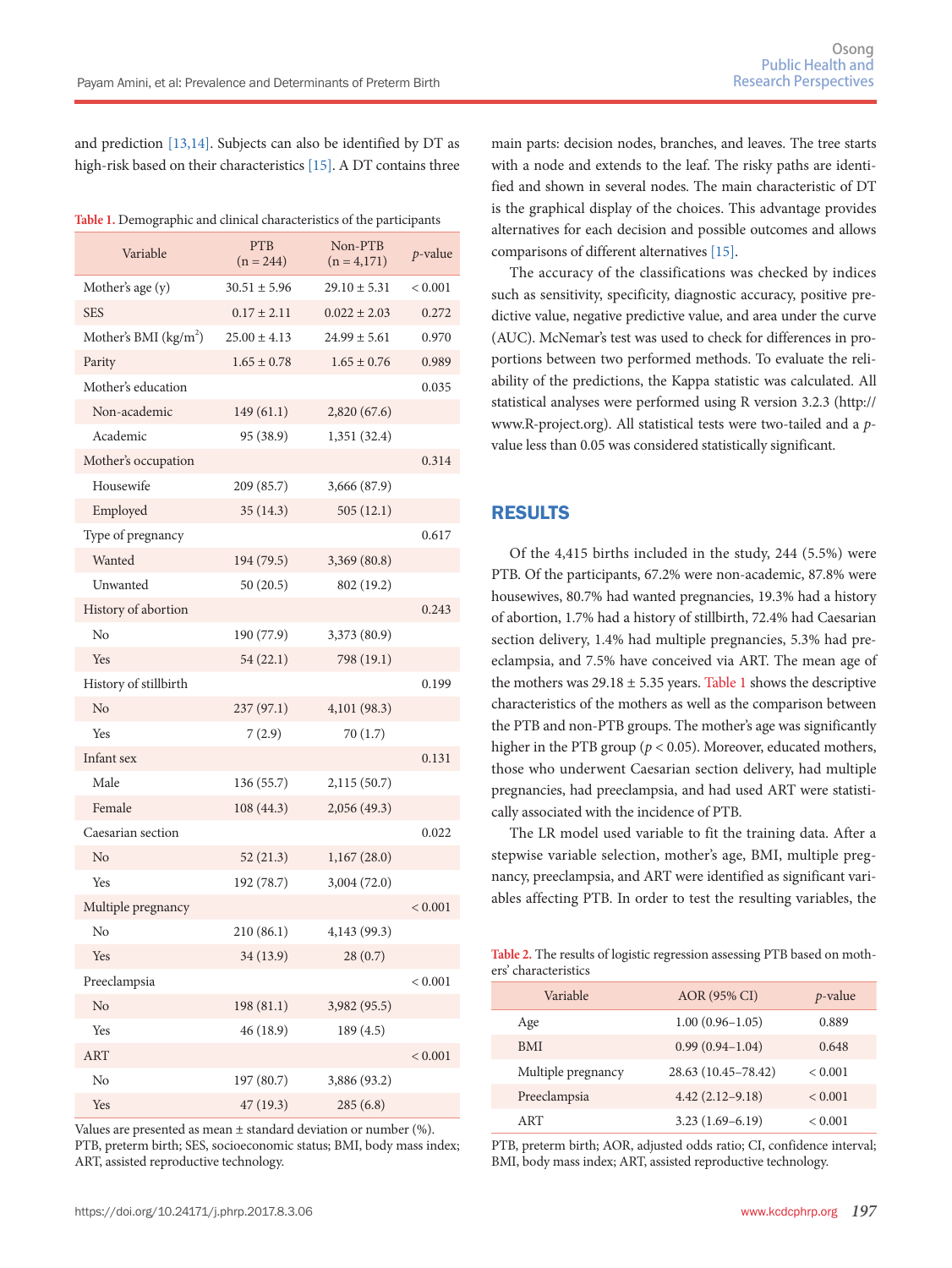

**Table 3.** Accuracy measures of logistic regression and decision tree methods in training and testing subsamples

| Model                     | Training sample |           | Testing sample |           |
|---------------------------|-----------------|-----------|----------------|-----------|
|                           | L <sub>R</sub>  | <b>DT</b> | L <sub>R</sub> | <b>DT</b> |
| Sensitivity               | 0.46            | 0.69      | 0.41           | 0.57      |
| Specificity               | 0.83            | 0.59      | 0.88           | 0.59      |
| Positive predictive value | 0.13            | 0.09      | 0.18           | 0.08      |
| Negative predictive value | 0.96            | 0.97      | 0.96           | 0.96      |
| Accuracy                  | 0.80            | 0.59      | 0.85           | 0.59      |

LR, logistic regression; DT, decision tree.

LR model was fitted using the testing subsample. The results are shown in Table 2. Mother's age and BMI were not associated with PTB. The findings show that multiple pregnancies were a significant predictor for PTB (odds ratio [OR] = 28.63, 95% confidence interval [CI]: 10.448–78.42). Mothers with preeclampsia (OR  $=$ 4.42, 95% CI: 2.124–9.18) and those who conceived using ART (OR = 3.23, 95% CI: 1.69–6.19) had an increased risk for PTB.

The results of the DT method showed that mother's age, preeclampsia, and use of ART were the most important variables for the classification of PTB. The details about the rules and the proportion of PTB in several resultant nodes are shown in Figure 1.

Table 3 shows the comparison of sensitivity, specificity, positive probability value, negative probability value, accuracy, and the AUC for the training and testing sets of classification methods. The LR model resulted in a higher accuracy of predictions compared to that of DT. The accuracy of LR for classifying PTB was 0.85, significantly different from that of the DT method. Mc-Namara's test showed a significant difference in proportions of the two methods ( $p < 0.001$ ). In order to evaluate the association of the method predictions and observed preterm value, kappa statistics were calculated. The kappa coefficients for the association of observed values with the LR and DT predicted values were 0.04 ( $p = 0.005$ ) and 0.18 ( $p < 0.001$ ), respectively, which indicate significant statistical reliabilities. Moreover, the AUC showed significantly higher classification accuracy for LR than for DT (Figure 2).



**Figure 2.** Area under the curve analysis of the logistic regression and decision tree methods. DT, decision trees; LR, logistic regression; AUC, area under the curve.

#### **DISCUSSION**

PTB is as one of the leading causes of newborn deaths in every population and several factors are associated with its occurrence. The prevalence of PTB in this study was 5.6%, which is consistent with reported rates in Nordic and some developed countries, but lower than reported rates in some developing countries and poor regions. Based on 184 countries, the global average PTB prevalence rate in 2010 was 11.1% [4]. These differences may be due to geographic and ethnic diversity and nutritional differences.

Multiple pregnancy is a strong predictor for PTB, though the mechanisms may differ from those in women with singleton pregnancies. Nearly 60% of all twins are born preterm. The suggested cause for these PTBs is over-distension of the uterus [16]. Consistent with prior literature, women with preeclampsia had higher rates of PTB than non-preeclampsia [6,17]. We observed that women who conceived with ART had an increased risk for PTB, which is consistent with previous study findings [18,19].

In this study, no statistically significant relationships were observed between PTB and factors such as mother's occupation, socio-economic status, BMI, parity, history of abortion and stillbirth. While a significant correlation was observed between these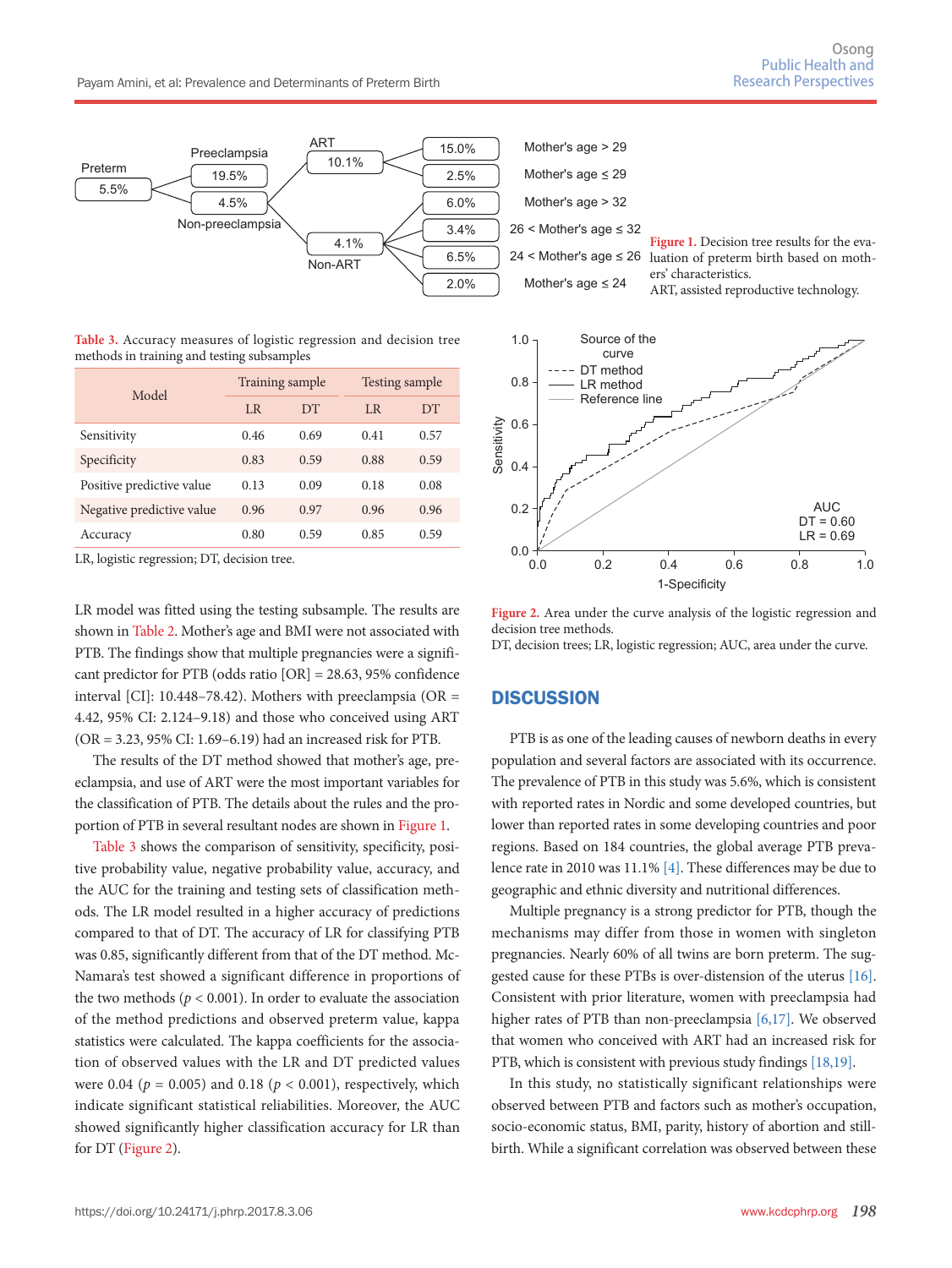factors and PTB in some similar studies [20–22], those findings may be due to differences in the characteristics of the studied populations.

To classify births as PTB or non-PTB, we compared two different classification methods. Despite the numerous advantages in utilizing a distribution-free method such as DT, our study showed that the LR model provided more accurate results. The DT method uses an intuitive graphical tool which has been utilized in a number of medical and clinical problems [23,24]. The DT method can accommodate noisy data in addition to providing accurate and precise prediction and classification [25]. However, the parametric LR method requires some distributional assumptions and the results can be interpreted in a more scientific and epidemiologic pattern [26]. The LR model is more accurate in classifying patients when there are low proportions of missing data and outliers [27]. In this study, the LR model performed better than the DT approach. Similar results were reported by Long et al. [28] for classifying patients as having acute cardiac ischemia. In 2011, Chen [29] predicted corporate financial distress based on integration of DT classification and LR. Several conclusions were made according to different situations in the dataset. The authors observed out that in some conditions, the LR or DT methods can outperform. Khemphila and Boonjing [30] classified patients with heart disease using artificial neural network, DT, and LR methods. They found that artificial neural networks had the lowest error rate and the highest accuracy while the DT and LR did not show a considerable difference in performance. The same results were reported by Li et al. [31] in predicting peripheral neuropathy in type 2 diabetes mellitus. In contrast to our study, some studies reported a better performance for the DT method than that for LR such as the study by Samanta et al. [32] who preferred the classifications made by the DT over the LR model. The same results were shown by Safiarian et al. [33] in identifying risk groups for bleeding after coronary artery bypass graft surgery and by Sledjeski et al. [34] in a study using risk assessment to predict recurrent maltreatment. Despite its limitations such as low prevalence of PTB, this study compared two different methods, suggesting LR as the best classifier model, a finding that may help policymakers in determining preterm risk factors.

PTB is a main cause of infant deaths that also results in high costs to national health care systems of the country. Therefore, the rate of PTB needs to be diminished. The results of this study revealed maternal and neonatal factors that contribute to PTB, some of which are changeable and preventable; thus, the implementation of activities such as the identification of mothers at risk, necessary training, and improved prenatal care can reduce premature birth rates.

Moreover, based on our findings, the LR method had a better performance in classifying PTB compared to the DT method.

## CONFLICTS OF INTEREST

No potential conflict of interest relevant to this article was reported.

## ACKNOWLEDGMENTS

This study was supported by the Royan Institute for Reproductive Biomedicine, ACECR, Tehran, Iran. The authors thank the women for their participation in this study and the staff of the hospitals of Tehran University of Medical Science, Shahid Beheshti University of Medical Sciences, Iran University of Medical Science, and Islamic Azad University for their contributions to this study.

## **REFERENCES**

- 1. WHO: recommended definitions, terminology and format for statistical tables related to the perinatal period and use of a new certificate for cause of perinatal deaths. Modifications recommended by FIGO as amended October 14, 1976. Acta Obstet Gynecol Scand 1977;56:247-53.
- 2. Liu L, Oza S, Hogan D, et al. Global, regional, and national causes of child mortality in 2000-13, with projections to inform post-2015 priorities: an updated systematic analysis. Lancet 2015;385:430-40. https://doi.org/10.1016/S0140-6736(14)61698-6
- 3. Mwaniki MK, Atieno M, Lawn JE, et al. Long-term neurodevelop-

mental outcomes after intrauterine and neonatal insults: a systematic review. Lancet 2012;379:445-52. https://doi.org/10.1016/S0140- 6736(11)61577-8

- 4. Blencowe H, Cousens S, Oestergaard MZ, et al. National, regional, and worldwide estimates of preterm birth rates in the year 2010 with time trends since 1990 for selected countries: a systematic analysis and implications. Lancet 2012;379:2162-72. https://doi.org/10.1016/ S0140-6736(12)60820-4
- 5. Zeitlin J, Szamotulska K, Drewniak N, et al. Preterm birth time trends in Europe: a study of 19 countries. BJOG 2013;120:1356-65.